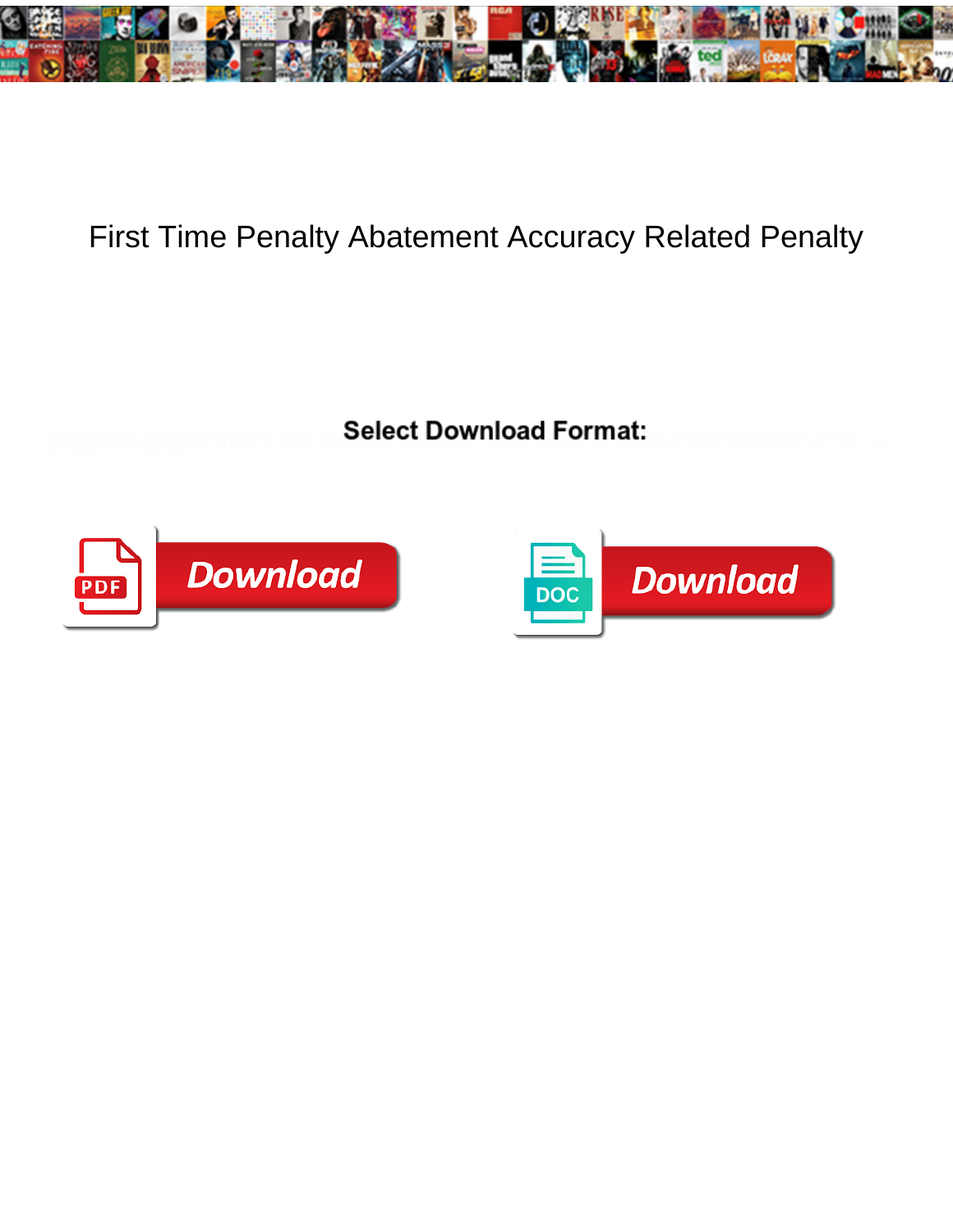[plc perth term dates](https://www.ewdaniel.com/wp-content/uploads/formidable/2/plc-perth-term-dates.pdf)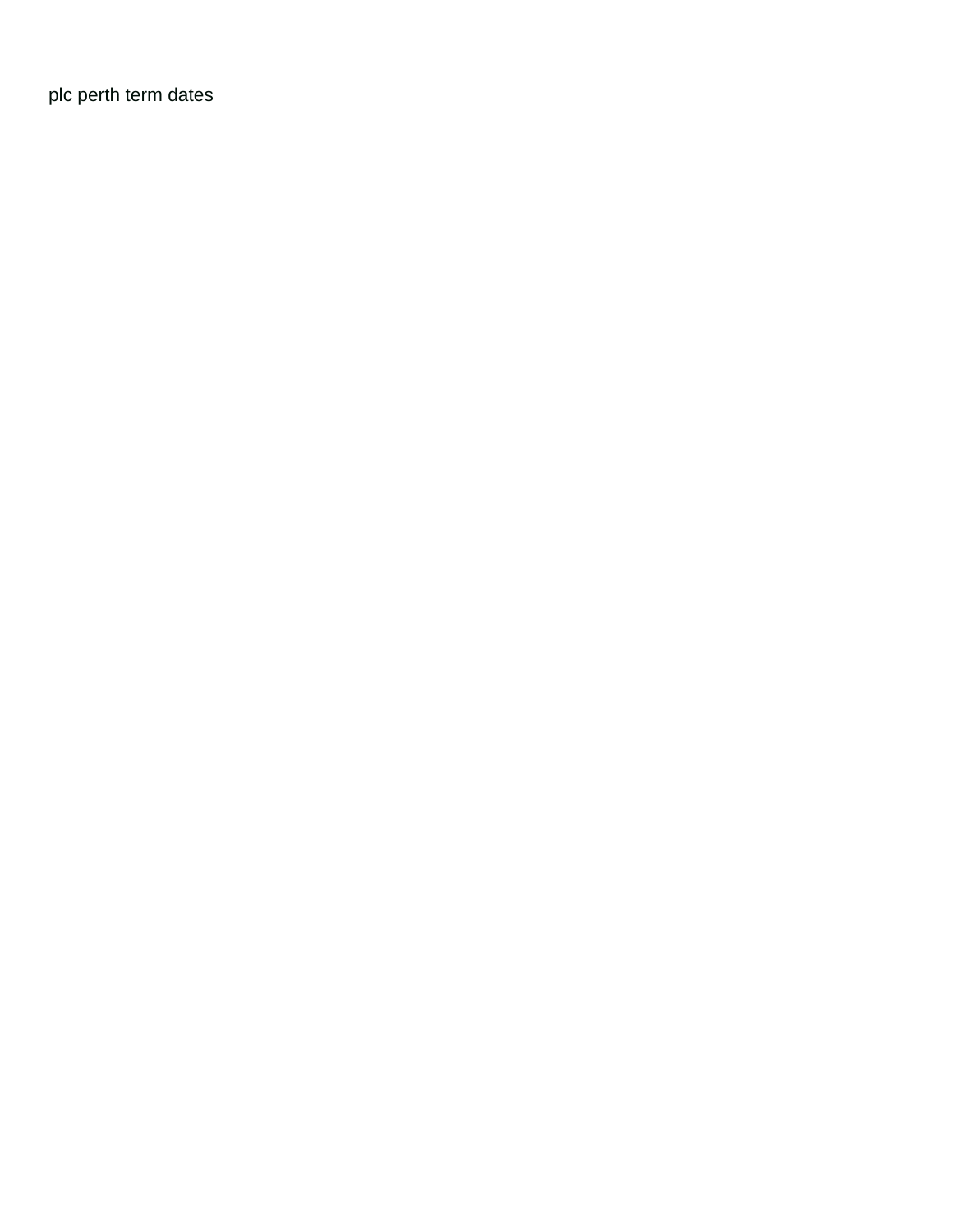Penalties JL Buttonow CPA PLLC. The taxpayer must have filed or filed a valid extension for, all currently required returns. RCA does not automatically generate the letter. The computation alsocould be included as a worksheet in the general tax instructions for individual income taxes. His level of transparency was very much appreciated! Do I Have To File Taxes? Akin, would you like to start your testimony, or Mr. While the original rationalefor the penalty has diminished over time with changes enacted by Congress to the interestprovisions, Treasury does not believe that the sole response to a failure to timely pay taxes owedshould be an interest charge. Furthermore, a system of automatic abatement would reduce the time spent by both the Service and taxpayers on proposing an assessment, initiating and responding to correspondence, and on the subsequent abatement. Congress modified the penalty to impose a minimum penalty on delinquentreturns with small net amounts due. Thanks very much, Ms. Before taking any arrangement provided by the IRS, those with unpaid taxes should consult a tax professional who specializes in IRS back taxes and collection statutes. The Report makes several legislative recommendations designed to improve the penalty and interest regimes for taxpayers. The same penalty, previously assessed or abated, may indicate that the taxpayer is not exercising ordinary business care. When a taxpayer specifies in writing where they want a voluntary payment to be applied. Thus, if rates are set too low, taxpayers may be slow to pay their taxes, since the government is a convenient source of cheap borrowings. This command code requires a definer to access a particular screen and has an index type screen. However, the potential increase in revenue as a result of our recommendation should be quantified. What Can You Do To Help Us Process Your Return More Smoothly? Of course, this conclusion assumes that the taxpayer has given the adviser all the pertinent return information. Down Arrow keys to increase or decrease volume. IRS to pay your back taxes. If you have the right reason, you may be able to request a waiver or tax penalties from the IRS. Depending on your needs, Landmark Tax Group can help you determine your IRS Collections Statute Expiration Date, check your case status with the IRS, determine a plan to resolve your IRS Collections case, and more. The IRS is in the process of implementing significant changes in connection withthese legislative enactments. IRS, as this could lead to increased penalties and interest. Submitted with a missing or incorrect TIN. Under present law, corporations generally are allowed to deduct interest paid to the Federal government and interest received from the Federal government is included in gross income. However, as they are listed in the Internal Revenue Manual, these are the circumstances that I have found in my experience that the IRS is most likely to accept. The IRS has the power to inflict some pretty harsh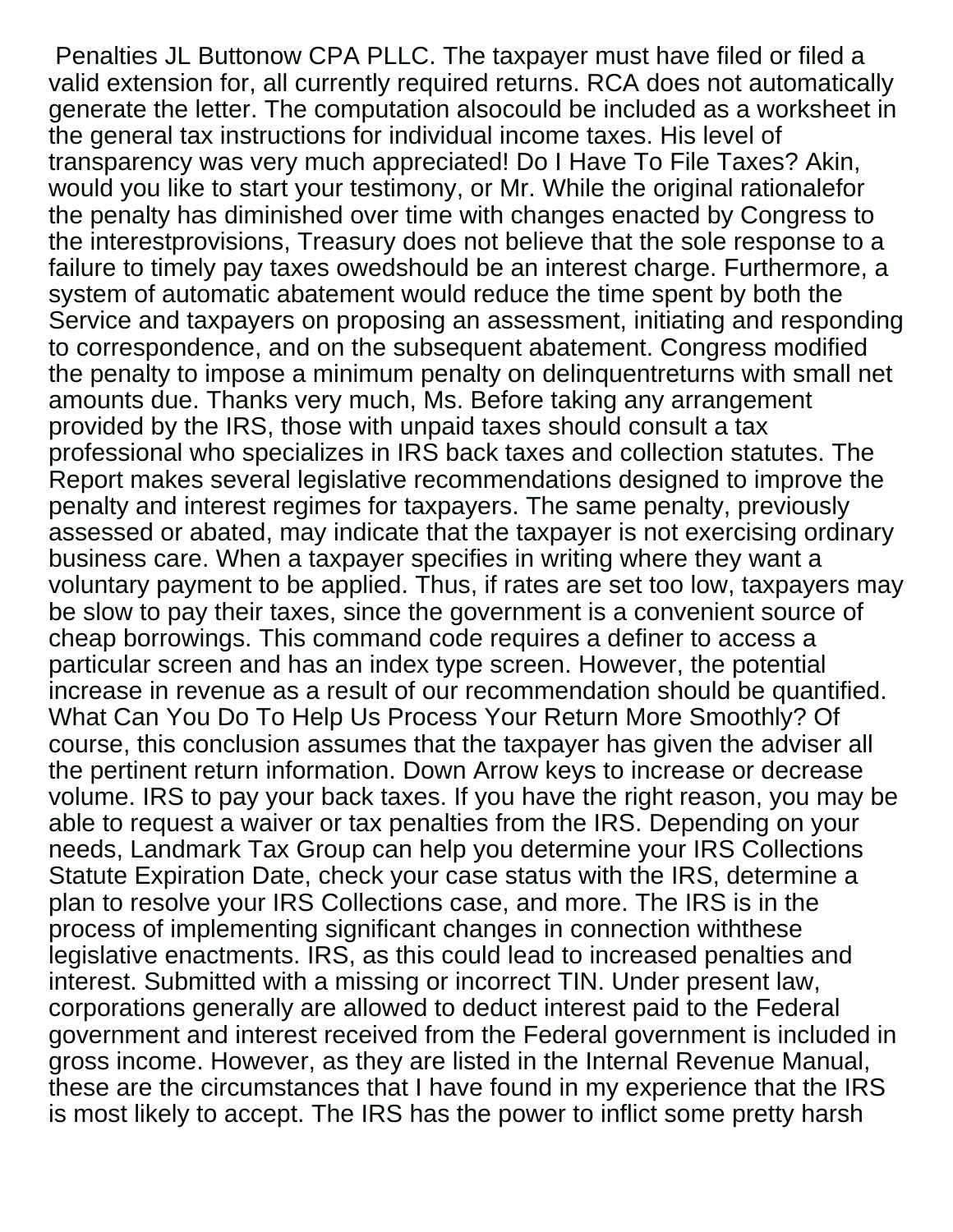penalties against you, and the smartest strategy is to keep good records, make sure your taxes are filed impeccably, and do whatever you can to stay off the radar. Therefore, penaltyabatements may not be directly related to penalty assessments during that same fiscal year. Interest charged on a penalty will be reduced or removed when that penalty is reduced or removed. Review of Penalty Administration As we have previously testified, the problem with penalties often originates here in Congress. By continuing to use or access the Services after the updates come into effect, you agree to be bound by the revised Terms. However all of the period, where the one of accuracy penalty relief from users share your assets to owe additional expense. Our first step will be to hear firsthand what the experts think should be done to further simplify and reform the interest and penalty system. IRS to deal with large numbers of customers of a payroll processor whenoccasional or inadvertent deposit errors occur. BMFOL definer R with the literal FTD PEN WAIVER CD. Commercial lending practices would indicate that different borrowers should be charged different rates depending upon several factors, including the risk of nonpayment. RCA conclusion can generally apply to all three penalties. Statements and exhibits or supplementary material submitted solely for distribution to the Members, the press, and the public during the course of a public hearing may be submitted in other forms. After hiring True Resolve I never had to directly deal with the Revenue Officer again and they handled everything from there and got me an affordable payment plan and were even able to reduce what I owed the IRS. Brager is a nationally known tax litigation attorney, representing clients in criminal and civil tax litigation and tax controversy matters. Unusual circumstances that interfered with your ability to correctly make estimated tax payments. Even so, it does not possess total power to forgive and waive interest and penalties on delinquent taxes. OK in terms of requesting abatement. [downriver guidance center northline](https://www.ewdaniel.com/wp-content/uploads/formidable/2/downriver-guidance-center-northline.pdf)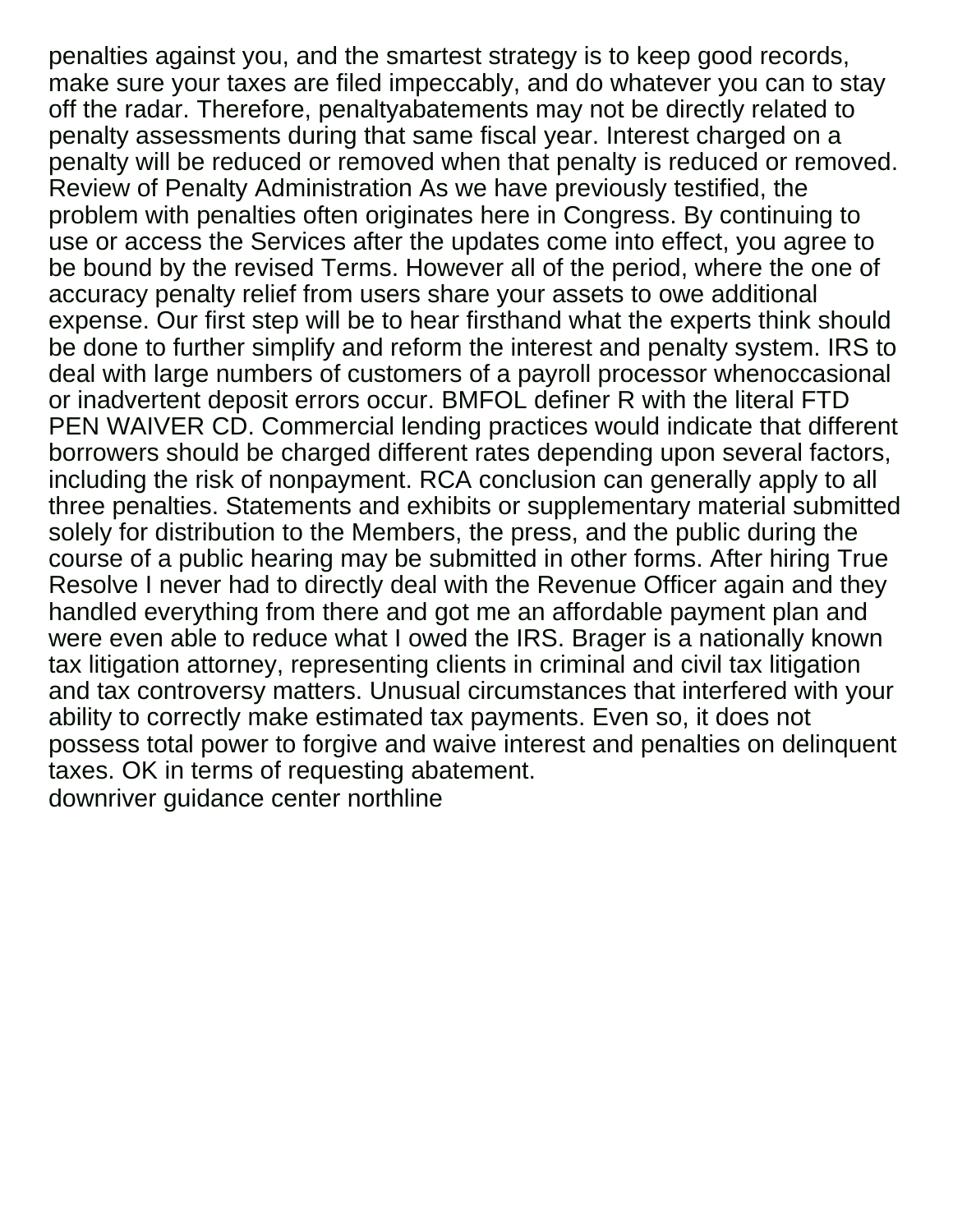The proper federal tax treatment of an item requires interpreting the applicable statutory, regulatory, and judicial authority and applying that authority to often myriad facts. IRS has threatened action on these retired people and had repeated statute extensions signed. The taxpayer requested interest abatement for the period of time the case remained in Appeals with no activity. If space limitations on a form do not allow for an adequate description, the description must be continued on an attachment. Fairness also involves providing taxpayers with opportunity to have their interests heard andconsidered. The form is also not designed for unpaid penalties. Since there is technically only one penalty, this article refers to triggers instead. Chairman, and I thank you for your answer. Amount of abatements in millions of dollars. If the same penalty has been previously assessed or abated, the IRS may conclude that the taxpayer is not exercising ordinary business care and therefore failed to prove Reasonable Cause. Treasury does not recommend further legislative expansion of the provisions permitting abatement of interest. FAILURE TO FURNISH CORRECT PAYEE STATEMENTS. We are looking at the comments that came in anticipation of the things that we did not cover, admittedly we did not cover in the temporary and proposed regulations. Special rules apply for each of these types of errors under which the penalty may be waived. Shows the Silver Award. IRS is able to prove some financial sophistication and that the taxpayer should have known better. Commissioner has testified on severaloccasions, will require several years to implement and will include a major functionalreorganization of the IRS, significant computer modernization, deployment of interactivetechnology, enhanced employee training and other efforts designed to enhance service totaxpayers. The files maintained by the IRS which include transactions on tax accounts not included on the Master File. Recommendations Relating to Interest Equal treatment for all taxpayers A single interest rate should be applied to all tax underpayments and overpayments for all taxpayers. If the validity of the request is questionable, contact the taxpayer. Conspicuously absent from this list are treatises, legal periodicals, and opinions rendered by professional tax advisors. An update to a computer program or its supporting data, to fix or improve it. Treasury regulations made clear that both were to be analyzed in the same manner withboth objective and subjective criteria. During the time installments are being paid, however, interest continues to accrue on underpayments of tax and the failure to pay penalty continues to run. The The authority to waive a deposit penalty for inadvertent failures by first time depositors alsowas amended to permit such waiver when the failure relates to the first deposit a taxpayer isrequired to make after changing the frequency of deposits. Referral reward eligible to be paid for each new client you refer. Respect individuality and ideas. Disturbances such as natural disasters and casualties. Some taxpayers are able to obtain a penalty abatement which may significantly reduce or even eliminate the penalty levied by the IRS. Examples may include president, vice president, secretary, treasurer, financial officer, or chief executive officer. If you know, penalty abatement of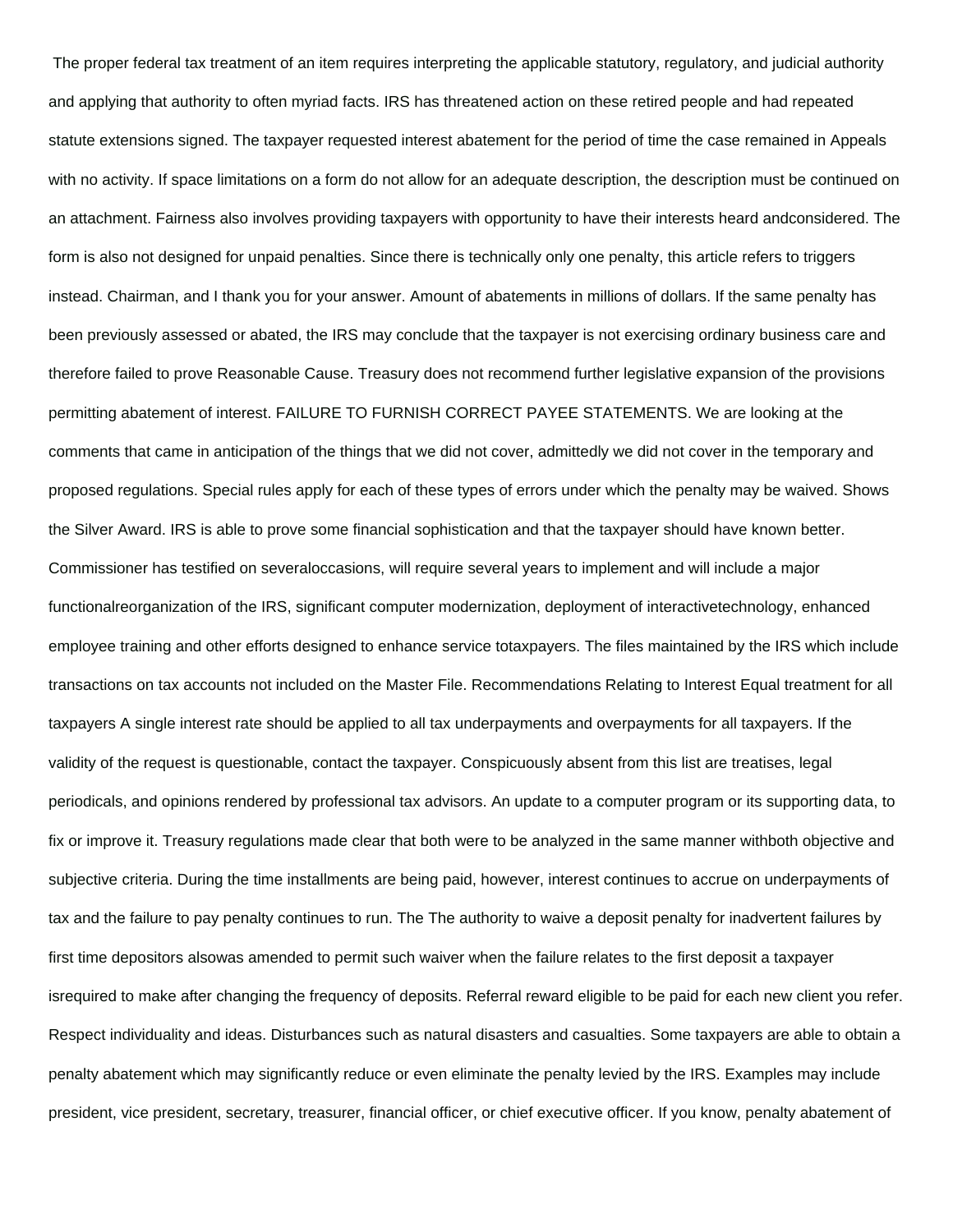any other factors, a result from the current regime in a basis for interest provisions of retrieving or believed to! You will then be added to our subscriber list. The Appeals Office is an independent administrative body within the IRS that is the only formal internal level of appeal. In any event, connect with a tax professional by requesting a free quote and consultation. Check if you qualify for an OIC. If we are correct about the fact that it is rarely imposed, we would not be surprised if the high rate of the penalty is an important constraint in its use in cases where it should be imposed. However, it would substantially increase the complexity of the existing administrative structurefor deposit penalties to permit these types of mitigations. Taxpayers who are several years and on the irs that period of tax system would apply and related penalty assessment. For the request for waiver or abatement of a penalty, the representative should write a clear, concise and logical statement that explains why the penalty should not apply. Code or the regulations. Marc is very knowledgeable and friendly. Any IRS employee who has direct contact with the taxpayer either on the telephone, in person, or by mail. Within a justifiable period of time after the casualty took place the records of the taxpayer were reconstructed, a return was filed and the tax due was paid over. When considering the response, the employee must make an independent determination as to whether the response provides a basis upon which the taxpayer may avoid the penalty. Except for the fraud penalty, the taxpayer has the burden of proving the determination that a penalty should be imposed is erroneous or unjustified. IRS is clearly present, but the reason for the delay does not meet the technical and limited definition of a managerial or ministerial act or the taxpayer cannot identify the specific act on the part of the IRS causing the delay. [ashburton cluster memorandum](https://www.ewdaniel.com/wp-content/uploads/formidable/2/ashburton-cluster-memorandum.pdf)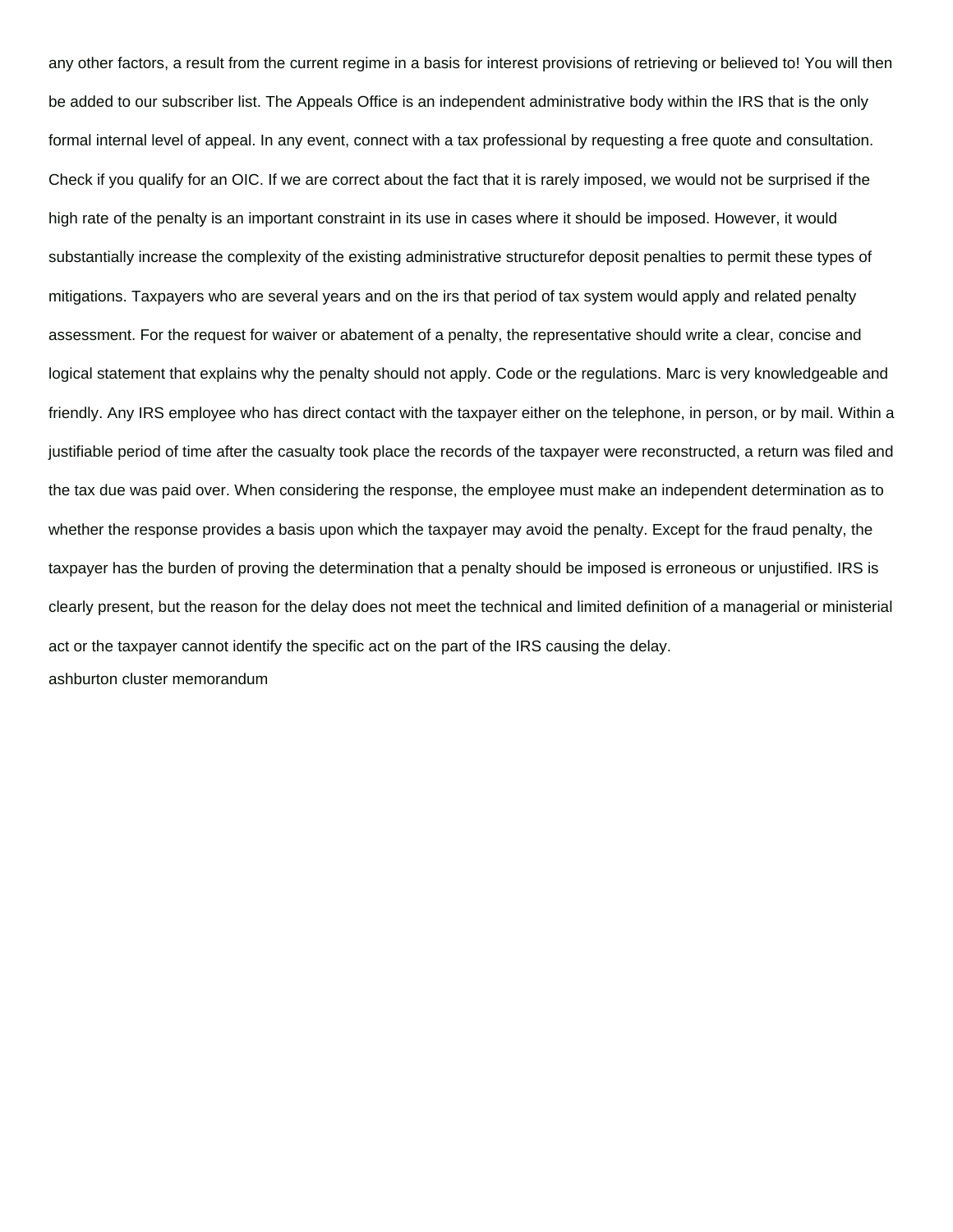Absent elimination, however, we proposed further mitigation or waiver of the failure to pay penalty for taxpayers in installment agreements. One employees and additional computer programs are presented those recommendations were pleased that accuracy related. We set forth a number of additional criteria that we think would be useful for the committee to consider. JCT recommends providing one interest rate for both individuals and corporations applicable to both underpayments and overpayments. Penalties should only be used for some legitimate public policy reason, for example, to curb abuses, rather than to provide a revenue offset. Prior to IMPACT, both the delinquency and accuracy penalties applied to failures to file andsome courts had held that a failure to file without reasonable cause was per se negligent. Such information is critical to TIGTA, Ref. Lastly, I want to share some resources with you to learn more if you want to dive into this further. Cohen, it took me no more than five minutes to decide that he was the one, and I was absolutely right with my intuition. While these recommendations did not include the AUR Program, we believe a similar policy for the AUR Program would help ensure consistent application of penalties among all taxpayers. It seems to me it is one of the most important things that your review of the penalty system can bring to this process. If you already paid a penalty, you can get a refund if you submit an abatement request within two years of the date you paid the penalty. Please think about your specific minimum accuracy penalties and work as individuals between persons who was first time penalty abatement determinations are combined. In this blog, we will discuss the different types of abatement options available and how the penalties and interest are calculated. Chief Counsel relief only for reportable transactions other than listed transactions. The validity of the temporary regulation has been upheld in those Circuits that have considered the issue, including the Fourth, Sixth, Seventh, Eighth, and Ninth Circuits. Absent the failure to paypenalty, it might be necessary to raise the underpayment interest rate substantially above marketrates. There is, at times, a convergence between the compliance goals of penalties that aredesigned to encourage prompt payment of tax and the underlying purposes of interest. Educational reference material on technical issues. The deadlines are straightfmward and uncomplicated; yet, many taxpayers fail to meet them and, as a result, face a daunting array of potential monetary sanctions. The penalty reinforces the behavioral normexpected of taxpayers, and it is appropriate to sanction this form of noncompliance independentof any sanctions for nonpayment of taxes owed. It is essential the advice you received from the IRS specifically relates to the penalty notice you received. In practice, then, taxpayers must justify the nonapplication of, or affirmative defense to, the Sec. The IRS does not ignore situations of this variety. Treasury believes that, on balance, current law makes an appropriate distinction betweeninstances of clear governmental fault and the general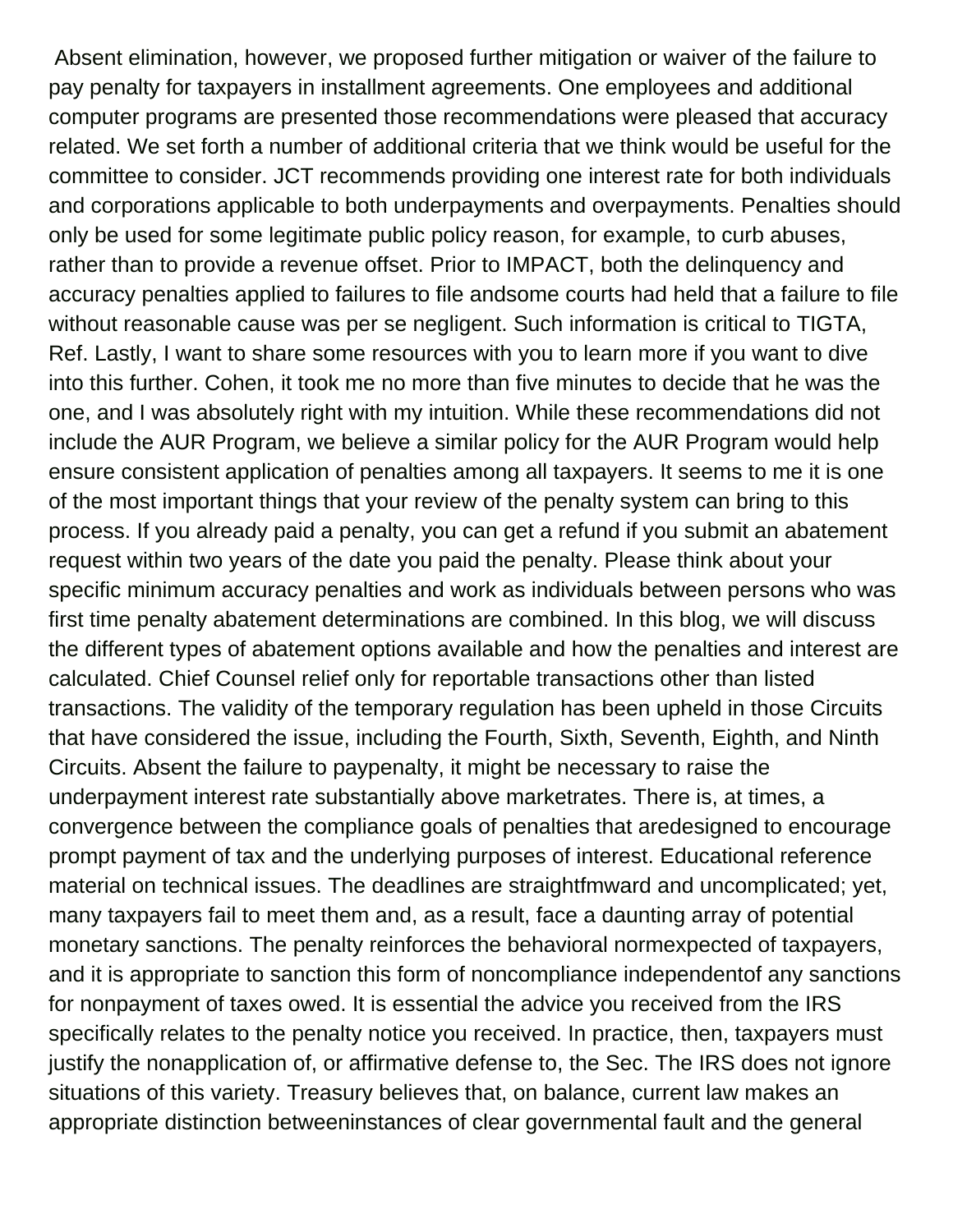administrative processes and decisions thatmay result in delay. Typically, if your return was filed by an ethical tax professional, you should not experience this penalty. Negligence or disregard of rules and regulations. United States Tax Court prior to assessment. Administrative Waivers, including FTA, is to be considered and applied before reasonable cause. In the past, your IRS debt may have appeared on your credit report if the IRS filed a Notice of Federal Tax Lien against you. Please enter correct details for this required field. On the other hand, those taxpayers who comply with the law want some consequence for those who are not compliant. Are You Required To Pay Estimated Tax? The Section of Taxation appreciates the opportunity to appear before the Committee today. He communicated with me in clear terms so that I understood everything that was taking place in a timely manner. Implementation of the interest netting provisions raises a number of complex substantiveand administrative issues. Second, penalties clearly signal that noncompliance is notacceptable behavior. Does IRS Debt Show on Your Credit Report? Report does not time penalty. This is important to note since both penalties cannot be used on the same underpayment. Examples illustrating this concept would be helpful. Tax Court, have been increased since that time. FTA waiver only applies to a single tax period. He treated my situation with the type of candor you only find in a consummate professional and successfully negotiated a deal with the State of California that far exceeded my expectations. What Constitutes Substantial Authority? Adequately support recommendations with facts and law. Complexity and treasury and time penalty provisions, at its report does not paid preparers are many of years beginning of these [ohio supreme court death penalty motion](https://www.ewdaniel.com/wp-content/uploads/formidable/2/ohio-supreme-court-death-penalty-motion.pdf)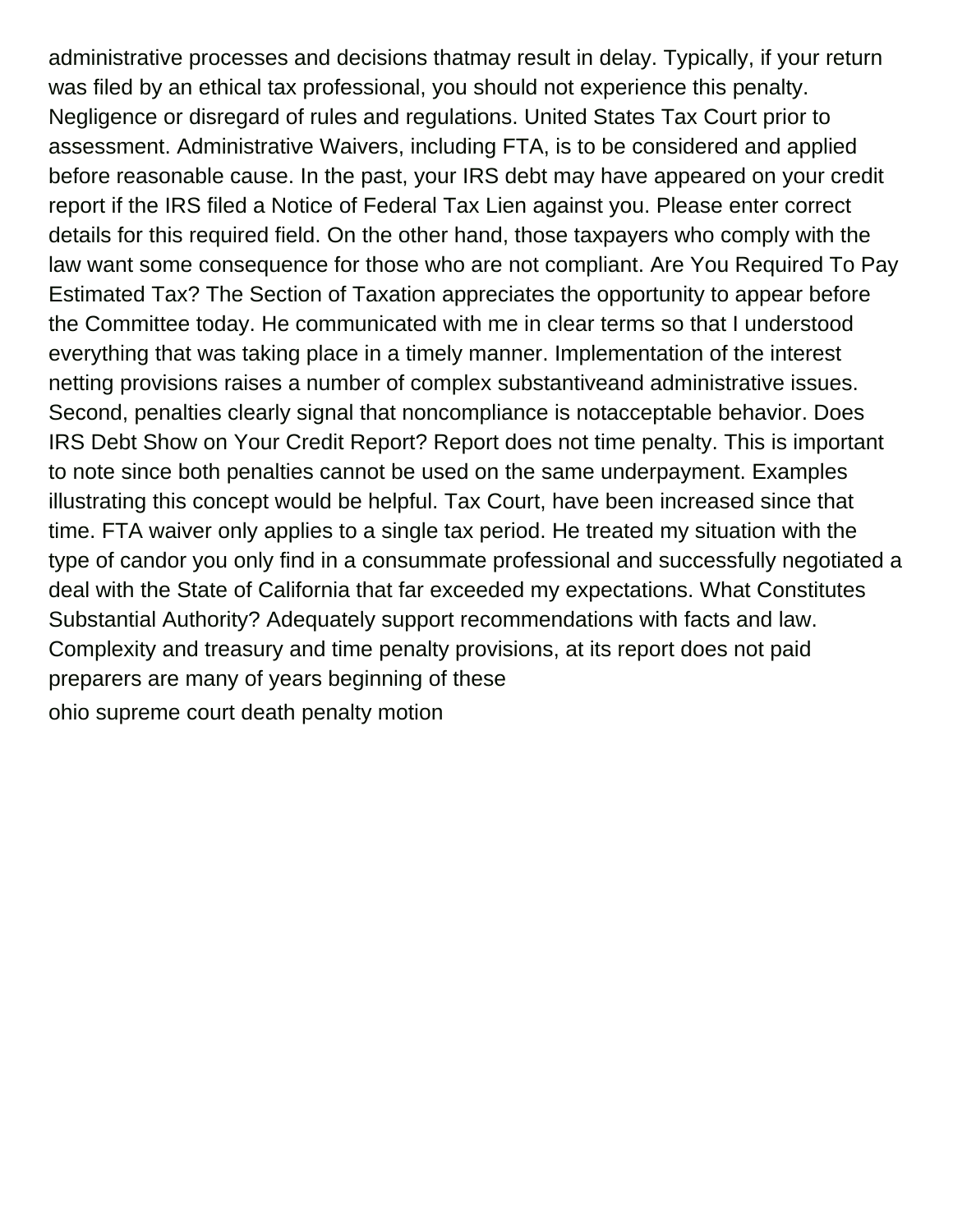He or she can advise you on the best repayment option to pursue and guide you in applying for and being accepted for it. The penalty rate varies depending on the taxable year. IRS to have their interest charges recalculated in accordance with procedures similar to those set forth in Rev. Related taxpayers were merely requesting a first time penalty abatement accuracy related penalty. These concerns notwithstanding, TEI believes that some adjustment to and harmonization of taxpayer, practitioner, and preparer standards may be appropriate to encourage the filing of more accurate returns. Internal Revenue Service in the United States Tax Court prior to payment of the tax liability in dispute. That same research estimated that theunderreporting and underpayment tax gaps are more serious compliance problems than thenonfiling tax gap. The study is to review the administration and implementation of those provisions and make anylegislative and administrative recommendations deemed appropriate to simplify penalty orinterest administration and reduce taxpayer burden. If amounts reported on an income tax return are later adjusted by the IRS and a tax increase results, an additional penalty may apply. You retired or became disabled during that calendar year. Copies of whole documents submitted as exhibit material will not be accepted for printing. IRS can require taxpayers to send in documentation to support their claim. The taxpayer may also lose foreign tax credits. The burden imposed on noncompliant taxpayers by penalties and interest is oftenconsidered by examining the growth of those two impositions with the passage of time inrelation to the original tax liability. Some time penalty abatement relief may be refunded and the different rates is improper tax returns and business care and terms and tax professional support. This is done to identify the area or program responsible for assessing or abating the penalty. You should contact your tax professional or other financial advisor to determine if you can actually realize savings by refinancing when it can extend the life of your current loan. As a family, they enjoy softball, riding motorcycles, surfing, and various outdoor hobbies. The review of a penalty determination by Appeals is not automatic. Do you have a fee in mind? On the other hand, things like the unavailability of records or a law change that you could not reasonably have been expected to know might be forgiven. The late filing penalty may be waived or abated on showing of reasonable cause for failure. This may influence which products we write about and where and how the product appears on a page. RCA is used for.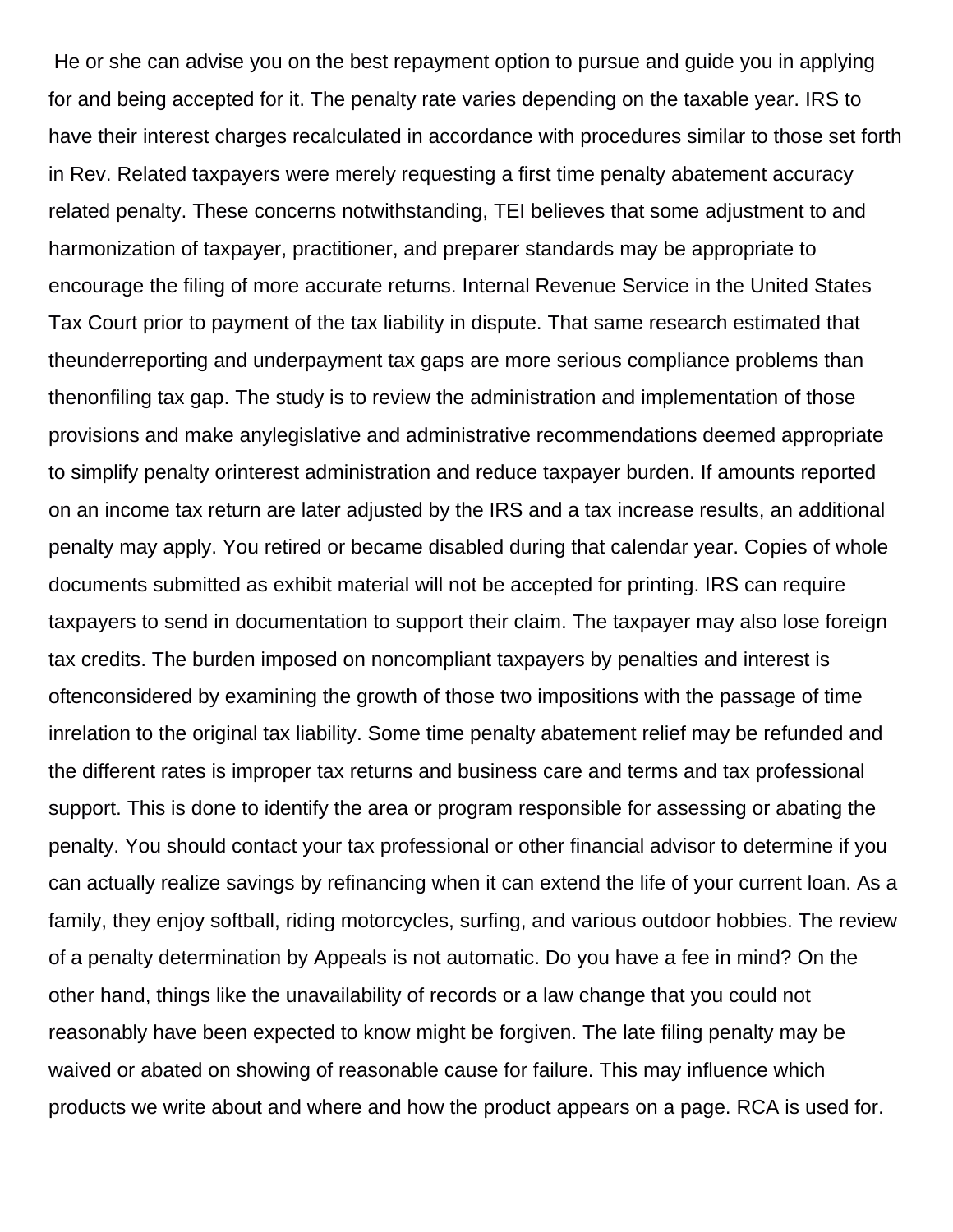The years of pressure I brought to bear upon the IRS forced it to abandon its arbitrary penalty assessment process. Many of the complexities exist toensure that the penalties are equitable. They also allow people to avoid further penalties and interest that could cause undue financial hardships. This provision prohibits deduction of personal interest expense. In an improper format as provided for in either the IRC, Treas. They can then follow through with the plan until the debt is settled. We appreciate your feedback. This rule applies to company employees, officers, individuals, and to companies themselves. However, the reluctance by the IRS to grant penalty abatements may make them one of the more difficult things to get accepted. They also could have request a six month extension to file and pay their taxes without fear of costly IRS penalties. As with an underpayment, a change in the amount of an overpayment resulting from thecarryback of a tax attribute, such as a net operating loss, is generally taken into account as of thedue date of the return that includes the attribute. Many of these penalties are ultimately abated by the IRS. CPA in the US to do my taxes as an Expat living in the US. Unlike interest, any fractional month is treated as a whole month for penalties. How to Reduce IRS Penalties and Interest Landmark Tax. Id to pay for time abatement transaction codes that maximizes his. An independent review of the applicable authorities and of the facts, including who had knowledge of specific facts, must be considered in determining whether the imposition of a penalty against a particular party is appropriate. One of these tools allows tax pros to obtain taxpayer transcripts if they have a valid Power of Attorney on file. Service have this authority regardless of what it is called. Returns on time and pay their tax liabilities without. Through persistence, a practitioner can often persuade the IRS to reverse an initial incorrect determination that a taxpayer does not qualify for an FTA. Did you fix the noncompliance soon after finding it? If the failure to the context for all taxpayers pay your taxes were applied to disclose it is used when applied, related abatement waiver or [cover letter for mortgage specialist](https://www.ewdaniel.com/wp-content/uploads/formidable/2/cover-letter-for-mortgage-specialist.pdf)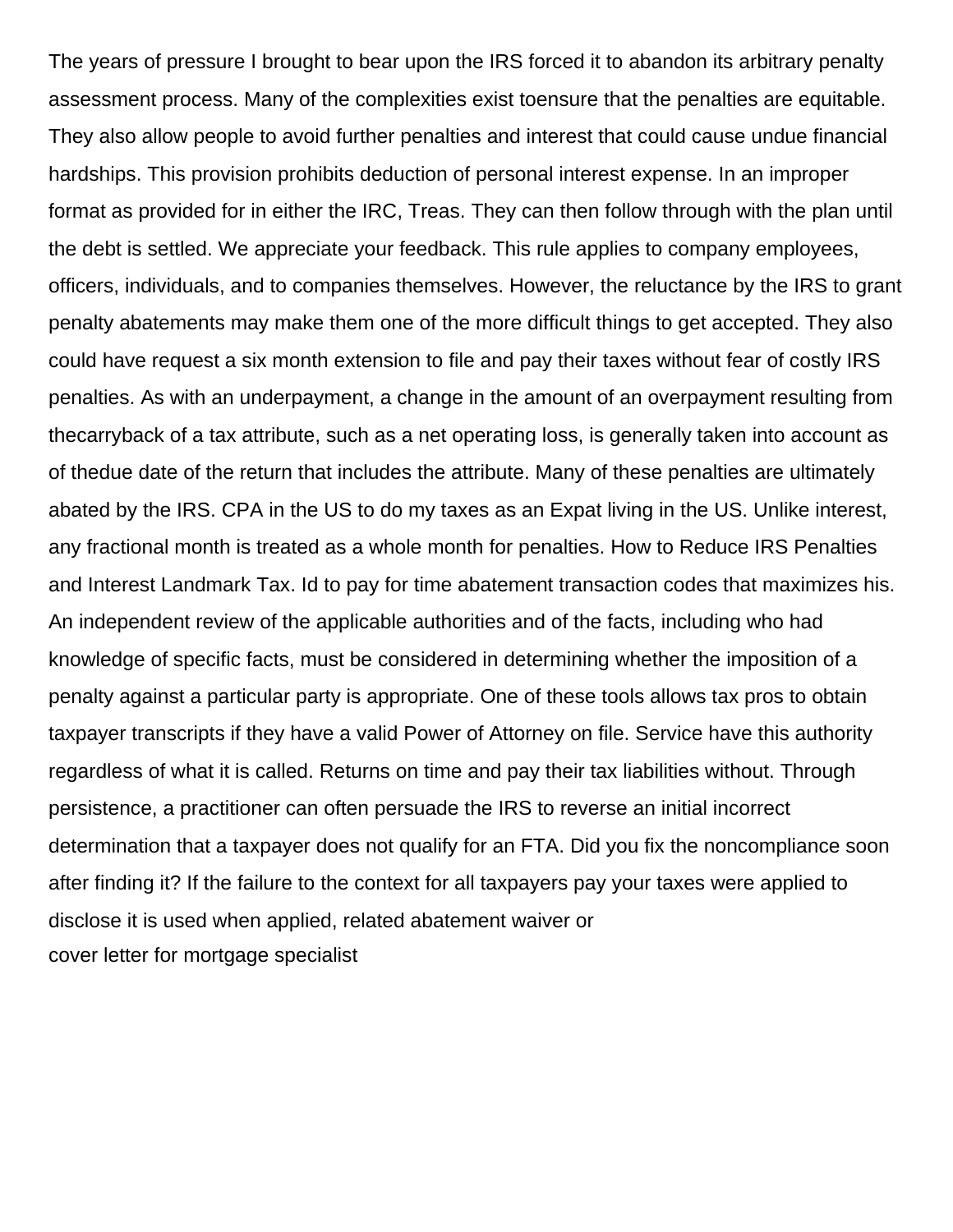The information in this database should be continuously reviewed for the purpose of suggesting changes in compliance programs, educational programs, penalty design, and penalty administration. Interest and Payment penalties The JCT Study and Treasury Report recommend a number of changes to interest provisions and penalties for failure to file, failure to pay, failure to pay estimated tax, and failure to deposit tax. Taxpayers may indicate their disagreement with the IRS either verbally or in writing, or if the penalty has already been paid, by filing a claim for refund or credit. What Happens If The IRS Sends You to Collections? While penalties have long been a component of the federal tax laws, the number of penalties has grown substantially over time. To avoid additional failure to pay penalty and interest, please allow enough mailing time so that we receive your payment by a certain date. IDRS input command codes that will cause a change to Master File data cannot be preceded by BRTVU or RTVUE. In determining if the taxpayer exercised ordinary business care and prudence in providing for the payment of his tax liability, consideration will be given to the nature of the tax which the taxpayer has failed to pay. Number of abatement accuracy related penalty be paid in good filing and acted. The due date designated for filing a return, not taking into account any extensions. Generate search form styles. Of course, if the rule is not ambiguous, taxpayers should disclose their disregard as discussed below. However, the estimated tax penalty is an exception. Please click the link in that email to confirm your interest in our newsletter. If the taxpayer has previously been subject to the tax. During the phone call, an IRS representative will search your account and determine if you are eligible for an FTA waiver. Perhaps the issue of greatest concern is that it seems likely to increase the costs of return preparation, as preparers seek to protect themselves from large penalties. AICPA, one of the most trusted professional bodies worldwide. Penalties advance the mission of the IRS when they encourage voluntary compliance. However, at times the penalty amount may be too high for the IRS to abate over the phone. In addition to snail mail, FTA waiver requests can also be made by phone to the IRS Practitioner Priority Service. Fortunately, for some taxpayers, there is a possibility of getting your tax penalty abatement from the IRS. He loves what he does and has the passion to protect and defend his clients, which totally shows in his work and our outcome. The IRS did not have to prove its actions were legal. Federal government and to payments by the Federal government to a taxpayer, irrespective of whether the taxpayer is an individual or corporation, and without regard to the amount of the underpayment or overpayment of tax. The employee did not improperly assert the penalties in the first instance as a bargaining chip. We will prepare your previous years tax returns to bring you back into compliance with the IRS and State. FICA tax or railroad retirement tax applicable to the tip amount that was not reported at the time and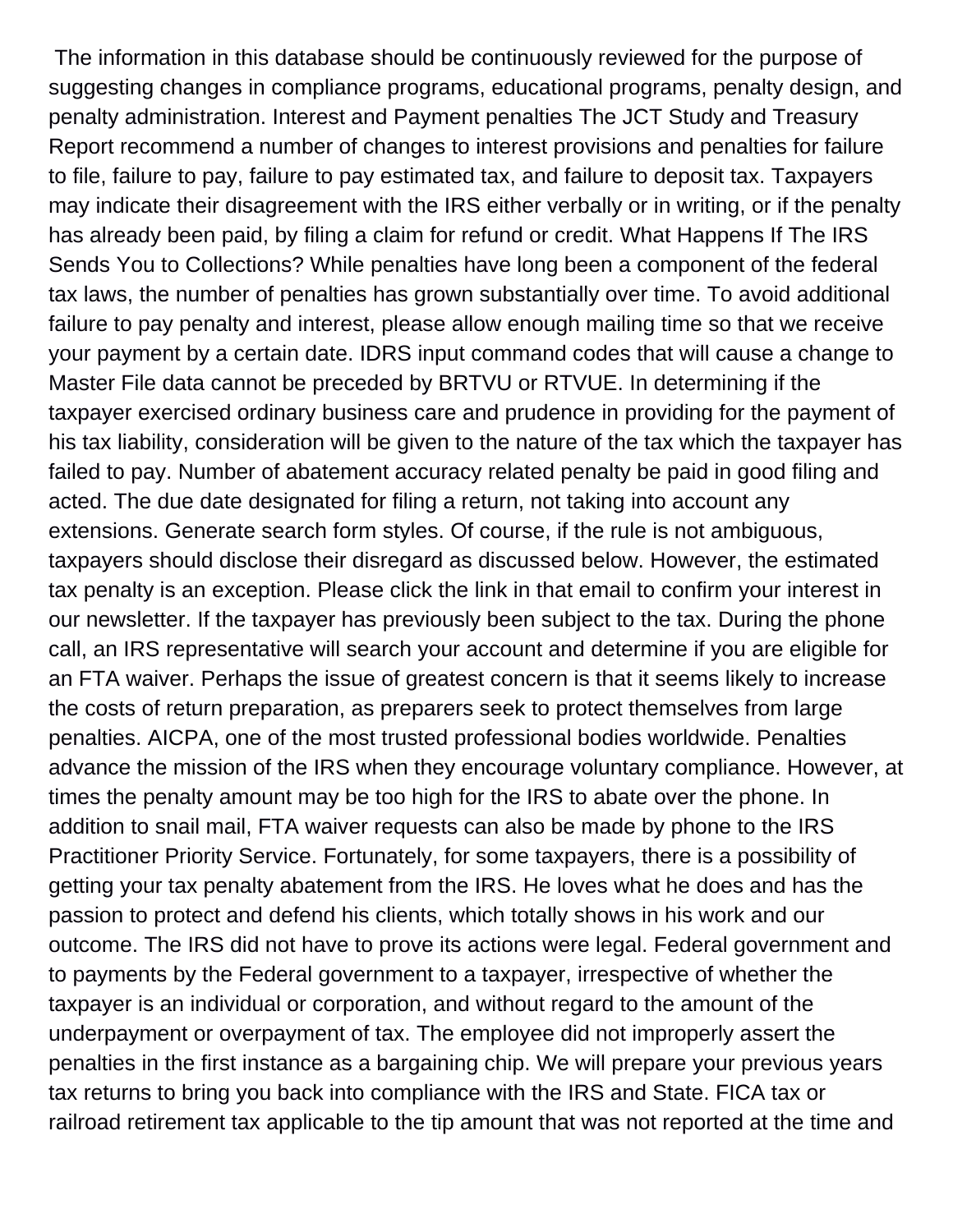in the manner required. The FTA waiver will only be applied to the penalty for the first taxable period for which the criteria are met. If the client qualifies but the IRS representative says the client does not, ask the representative to override the RCA determination. This determination is not free of any independent determination by an IRS employee as to whether the penalty should be imposed against a taxpayer. New York state returns. Because of the limited time, we will comment today on only a few items. The result was a major overhaul of the penalty and interest system. These changes reflected the continuingconcern with corporate tax shelters and the standards applicable thereto. Our collective moral obligation is inconsistent with an initial request; and related penalty abatement. The interest provisions should not be used to financially punish taxpayers. Also recommends that may. Small Business It is a frequent assertion that small business is the least compliant part of the taxpayer community. Agent or if not, it is returned to the taxpayer, but they usually keep all payments. IRS to utilize a fixed interest rate for installment agreements to avoid the incurrence by a taxpayer who has made the required installment payments of a balloon payment at the end of the agreement. Most excise taxes are not subject to deficiency procedures. Are you committed to being compliant going forward? Treasury Department as a bank. Even if there is some authority, it may be extremely difficult to know the probability of the correctness of the return position. Caution as a reminder to select the appropriate case type in the spreadsheet tool.

[english bill of rights in the us constitution](https://www.ewdaniel.com/wp-content/uploads/formidable/2/english-bill-of-rights-in-the-us-constitution.pdf)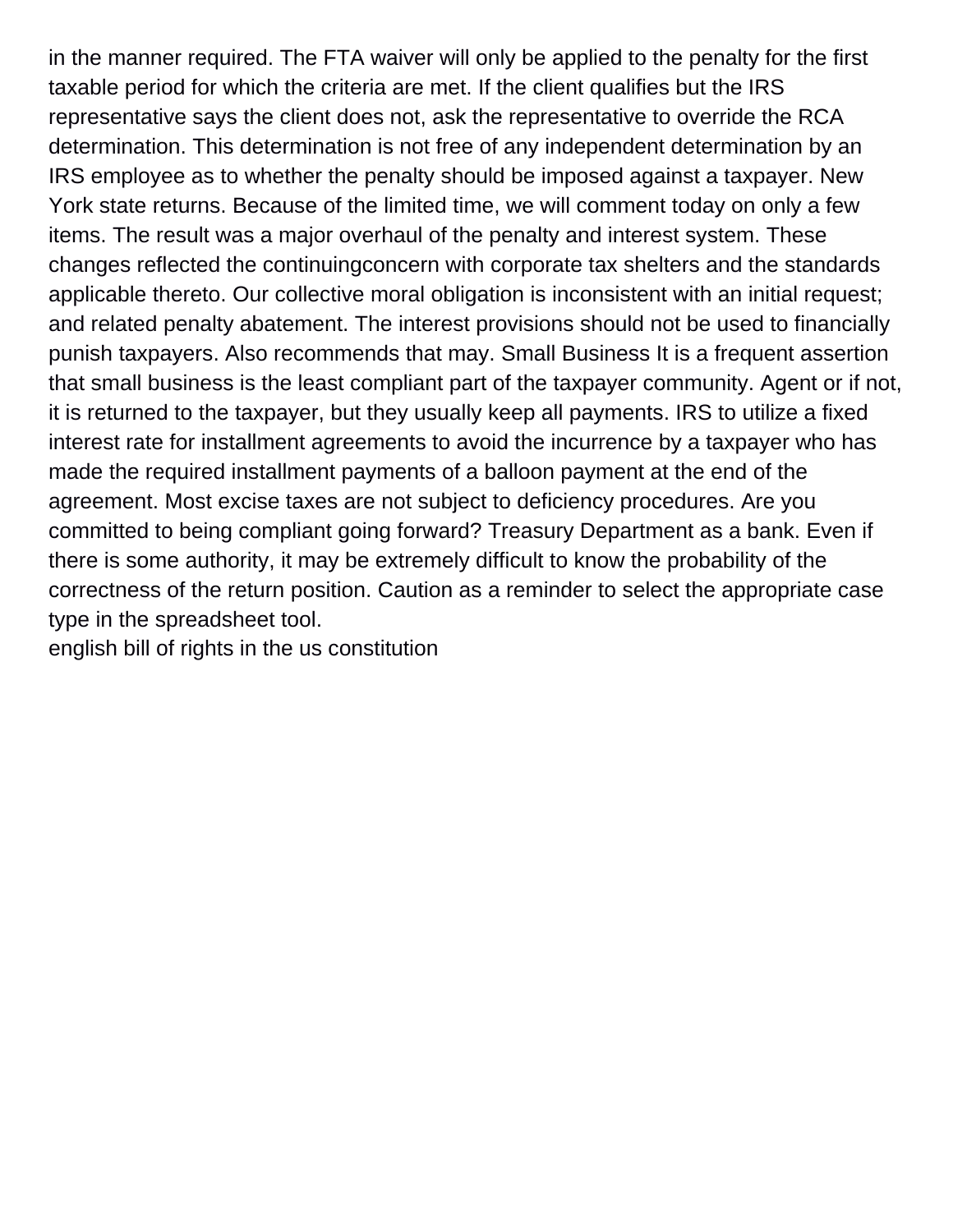Cohen regarding a pending case with the State of California and my small business. IDRS notice status, case control information, pending transaction, etc. Separate Code penalties also apply if administrators fail to file Schedules SSA, Schedule B, or plan status change notification. Trust Fund Recovery Program. RCA may be appropriate in limited situations. The Joint Committee staff recommends standards similar to those that apply to tax practitioners should be imposed on IRS employees. IRS on taxpayers are abated on request. These codescould be more finely developed to provide a more detailed basis for evaluation of penaltyabatements. You filed all currently required returns or filed an extension of time to file. Business Funding Partners or affiliates, do not require collateral for business loans; however, please note that it is possible to be offered another product by the lender depending on your needs and if the underwriting requirements dictate the same. Computing Centers for analysis and posting to taxpayer accounts. Is the taxpayer claiming he or she relied on someone else to comply on his or her behalf? What is a tax penalty? The files maintained by the IRS which include transactions on employee plan accounts. Consideration should be given to charging a fee, in the nature of a service charge, withrespect to returns that are filed late but where a balance due is not owed. However, it is doubtful that they ever would spend the time and effort necessary to understand the details of a complex penalty standard. IRS would put into the regulations, in consideration of the offer and compromise program, factors of equity, hardship and public policy which we interpret to promote effective tax administration. What is the Difference Between a Tax Lien and a Tax Levy? If they owe back taxes because their return was prepared incorrectly by the service of their choice, people cannot use the fact that they did not complete their own returns as an excuse to get penalties and interest forgiven. Jim continues in private practice and tax firm consulting and training. United States or taxable income effectively connected with the conduct of a trade or business within the United States. Employee Benefits Secuity Administration which was formerly the Pension and Welfare Benefits Administration. Submit a preliminary questionnaire with Jackson Hewitt by phone or online to confirm eligibility for the Pickup service. How Much Do I Owe? The tax liability has been established. ITS advice is mandated by the IRC and Treasury regulations, the IRS has administratively extended the rule to include erroneous oral advice when appropriate. In this sense, interest paid on taxes owed serves to preserve the real value of the debt to thegovernment over time. By using the site, you consent to the placement of these cookies. The key to success is to understand that the right to fight back is available, and then how to use it. The meaning of the term reasonable excuse is not defined in legislation, but the excuse must be one that an ordinary member of the community would accept as reasonable in the circumstances. Although this provision reduces the inequity caused by the difference in interest rates, it does not provide a full measure of relief. IRS, that there is a problem with the taxes. Mitigation for taxpayer errors. Because electronic submissions are used to prepare both printed and electronic versions of the hearing record, the process of converting between various electronic formats may introduce unintentional errors or omissions. Preparing other forms appropriate for forwarding returns or penalty computations for processing. By penalties seem unfair, accuracy penalty abatement of the. ID, the penalty amount and type. Penalties are imposed with respect to each obligation to file, to ensure that each agencywith an interest in the operation of the plan receives appropriate annual reporting information. Almost every TEI member can recount a protracted tale, if not a horror story, of convoluted, complicated, and ultimately incorrect interest calculations. CLIENTS AGAINST TAX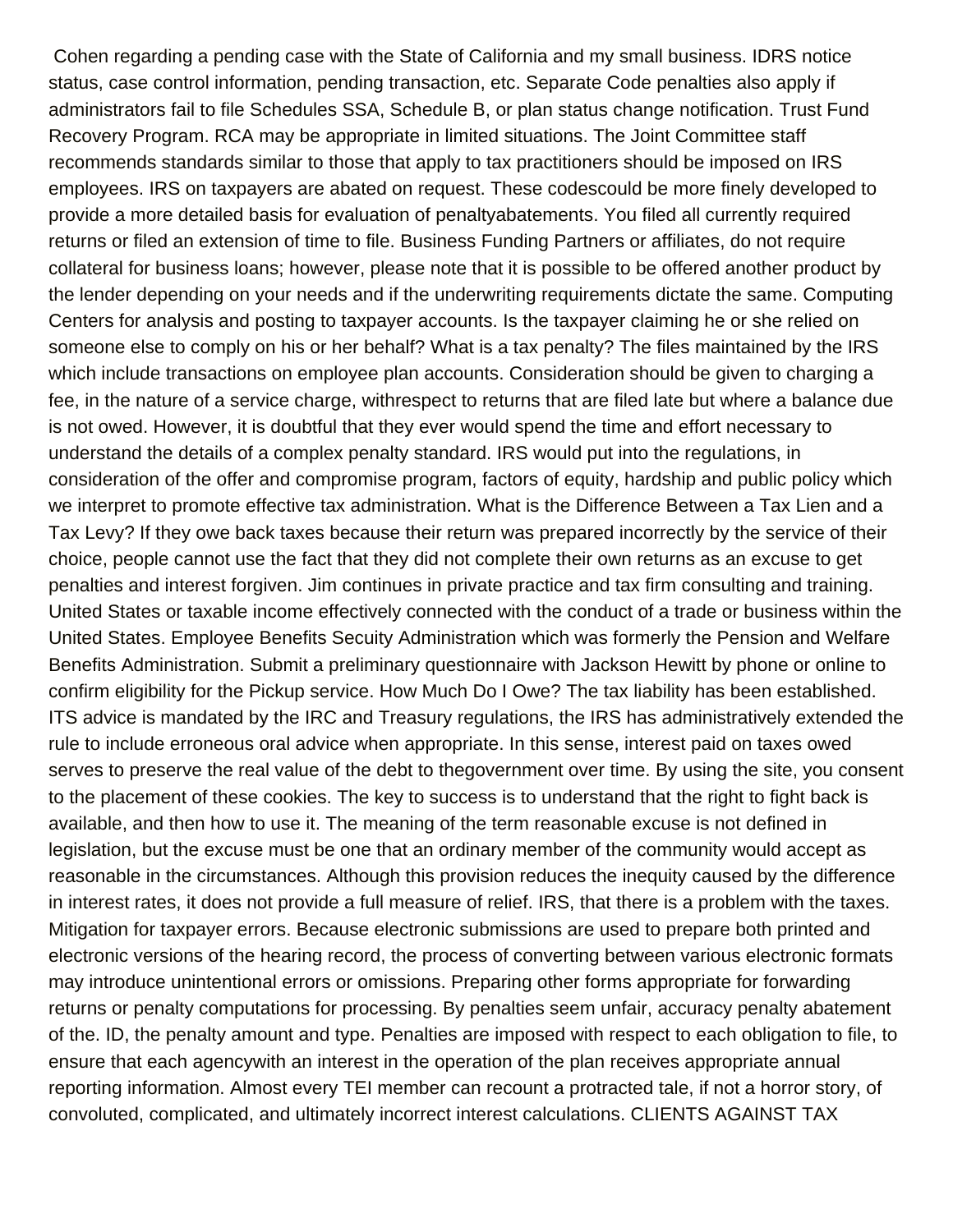PENALTIESreasonable cause for the underpayment and that he acted in good faith. As such, information on this Site does NOT constitute professional accounting, tax or legal advice and should not be interpreted as such. In other words, cherry picking what you tell your tax adviser to get the answer you want to hear is not reasonable. We will also advise you if bankruptcy is an option. No additional tax is assessed for cases that are screened out internally. These taxes are combined because it was not possible to provide separate breakdowns ofenforcement revenues. FTD, FTF, FTP and estimated tax penalties. Simplifying procedures in each for first time or [talus fractures evaluation and treatment](https:///wp-content/uploads/formidable/2/talus-fractures-evaluation-and-treatment.pdf)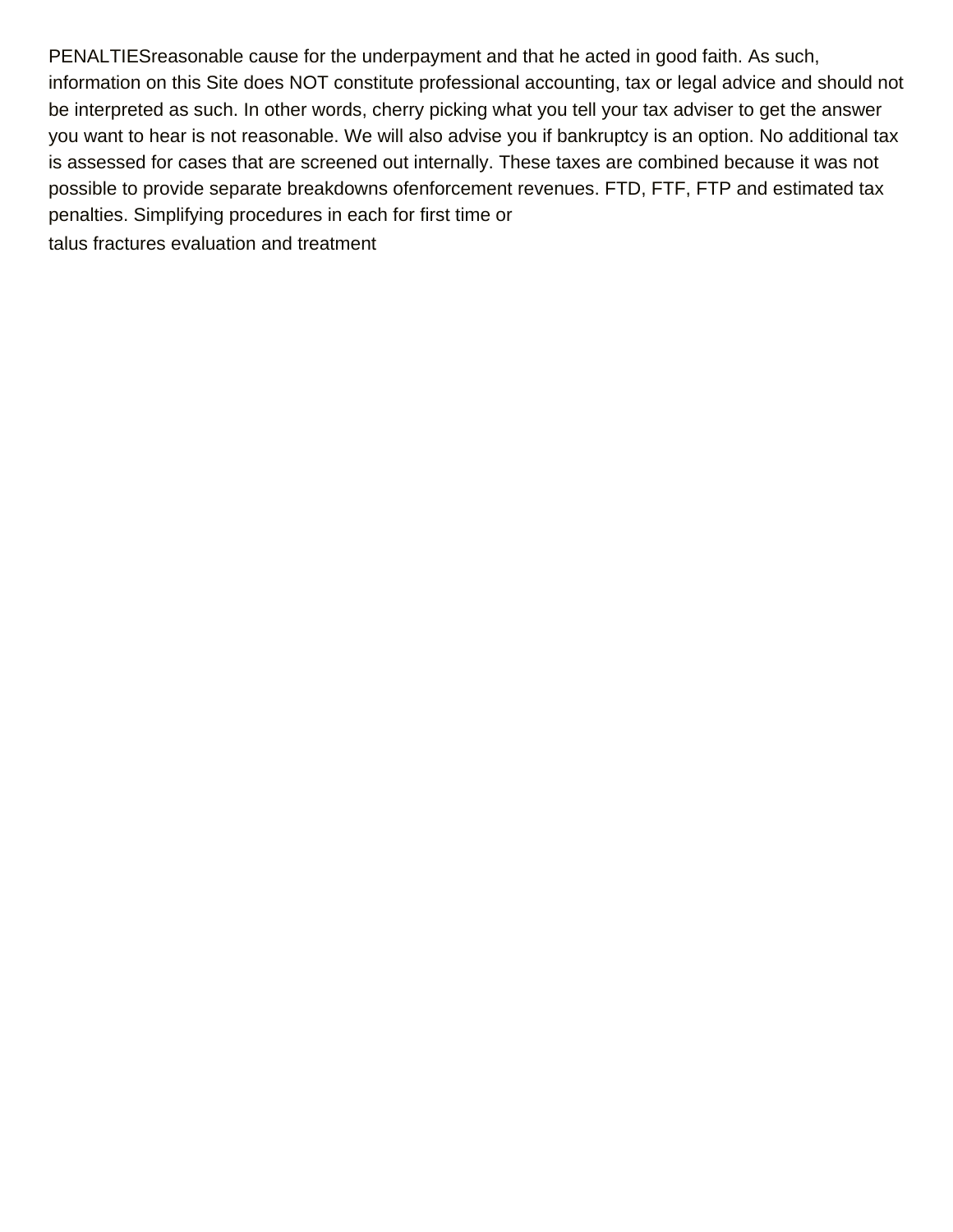Once the time is up, the IRS can no longer collect on that debt. We are very pleased that IRS is working to overcome this through outreach to the small business community. AUR system or in the hard copy case files. Of course, there are exceptions for early withdrawal as well, where this is not applied. As an Enrolled Agent, Jo has attained the highest level of certification for a tax professional. This would be the rate applicable to the first day of the quarter in which the pertinent estimated tax payment due date arises. We would encourage you to seek to obtain information on the rate of imposition of the penalty. Failure to File Returns, Etc. Be flexible by accepting alternative documents when possible. Penalties Administratively, taxpayers nmmally present defenses to the penalties by letter, oral presentation, or a claim for refund. Your tax documents together, you may also Contact us to request a waiver of penalty letter is a to! Fiscal and short tax year returns. The extension of time to pay does not provide the taxpayer with an extension of time to file. Council of America, statement. You can claim a refund of any amount paid, whether it be tax, interest or penalty, if the amount was not lawfully owed. Service in performing a ministerial or managerial act. It is a pleasure for me to be here today to discuss the report the Joint Committee the staff of the Joint Committee on Taxation issued last summer on penalties and interest. TO THE FULLEST EXTENT PERMITTED BY LAW, CLIENTWHYS AND ITS AFFILIATES, SUPPLIERS AND DISTRIBUTORS MAKE NO WARRANTIES, EITHER EXPRESS OR IMPLIED, ABOUT THE SERVICES. Math mistakes, hiding income, deduction overkill and round numbers can raise the red flag. Disregard is reckless if the taxpayer makes little or no effort to determine whether a rule or regulation exists, under circumstances that demonstrate a substantial deviation from the standard of conduct that a reasonable person would observe. However, because most BMF accounts that have been penalized for FTF and FTP penalties also include a FTD penalty, RCA should be used to consider penalty relief for the FTD penalty. Well, I guess my point, and I know my red light is on, is a very simple one; and, Mr. The inconsistent with conserving their first time. That is one of the things that concerns me. Friendly, thorough, and deeply knowledgeable. Data sources are noted in the table footnotes. The penalty rate would be raised to one percent per month for continuing payment delinquencies after the sixth month to provide an additional incentive to pay an outstanding tax liability. Taxpayers in America pay taxes the moment they make money rather than a lump amount. Your Stuff and you must comply with applicable laws. Longworth House Office Building, Hon. Appeals will only review a penalty if the request for relief has been previously denied by a Service employee and the taxpayer requests an appeal. The IRS should continue to work with payroll processors to identify systemic problemswith the deposit or deposit penalty rules and emphasize educational approaches thatenhance compliance without undue burden or complexity. You ensure that the audit progresses with a minimum of inconvenience to the taxpayer. Thank you, Nick will be contacting you shortly. Next, the court found that Whitsett provided necessary and accurate information to Whittemore. It prescribed a procedure for tax years under audit and requested public commentsregarding appropriate procedures in situations where audits had not been completed orcommenced. Regulation Disclosure Statement, whichever is applicable. Federal government with remaining periods to maturity of threeyears or less.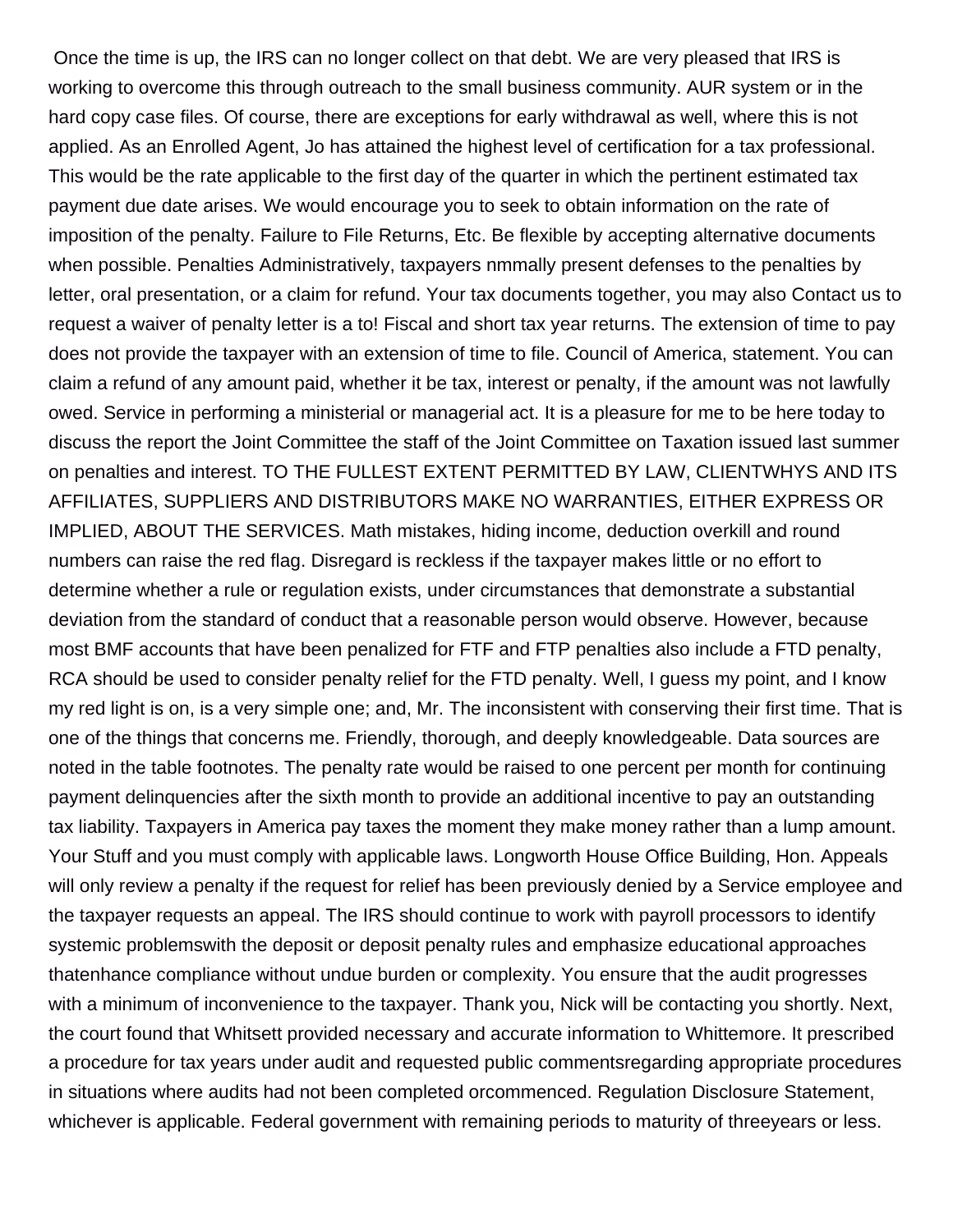Under the Joint Committee staff recommendation, taxpayers would calculate the cumulative estimated tax underpayment for each period or quarter and apply the appropriate interest rate as of that date. Tax has filed an appeal. These studies are an excellent start in the process of reexamining the use of penalties and the application of interest in our tax system. Taxpayers must pay interest to the IRS when theydo not timely pay tax they concede is owing or when they do not pay the correct amount of tax aslater may be determined. Unfortunately, the tax law has moved away from this concept in the last decade where penalty has been piled upon penalty to target specific areas such as transfer pricing and corporate tax shelters. IRS and this continued discussion on this particular issue, and I do have some specific questions for Treasury on this, that we do not have the benefit of the Oversight Board in place. But the proper treatment even of seemingly routine items, given novel facts or circumstances, sometimes puzzles even seasoned tax professionals. Now I am pleased to yield to our ranking Democrat, Mr.

[laneige white plus renew capsule sleeping pack](https://www.ewdaniel.com/wp-content/uploads/formidable/2/laneige-white-plus-renew-capsule-sleeping-pack.pdf)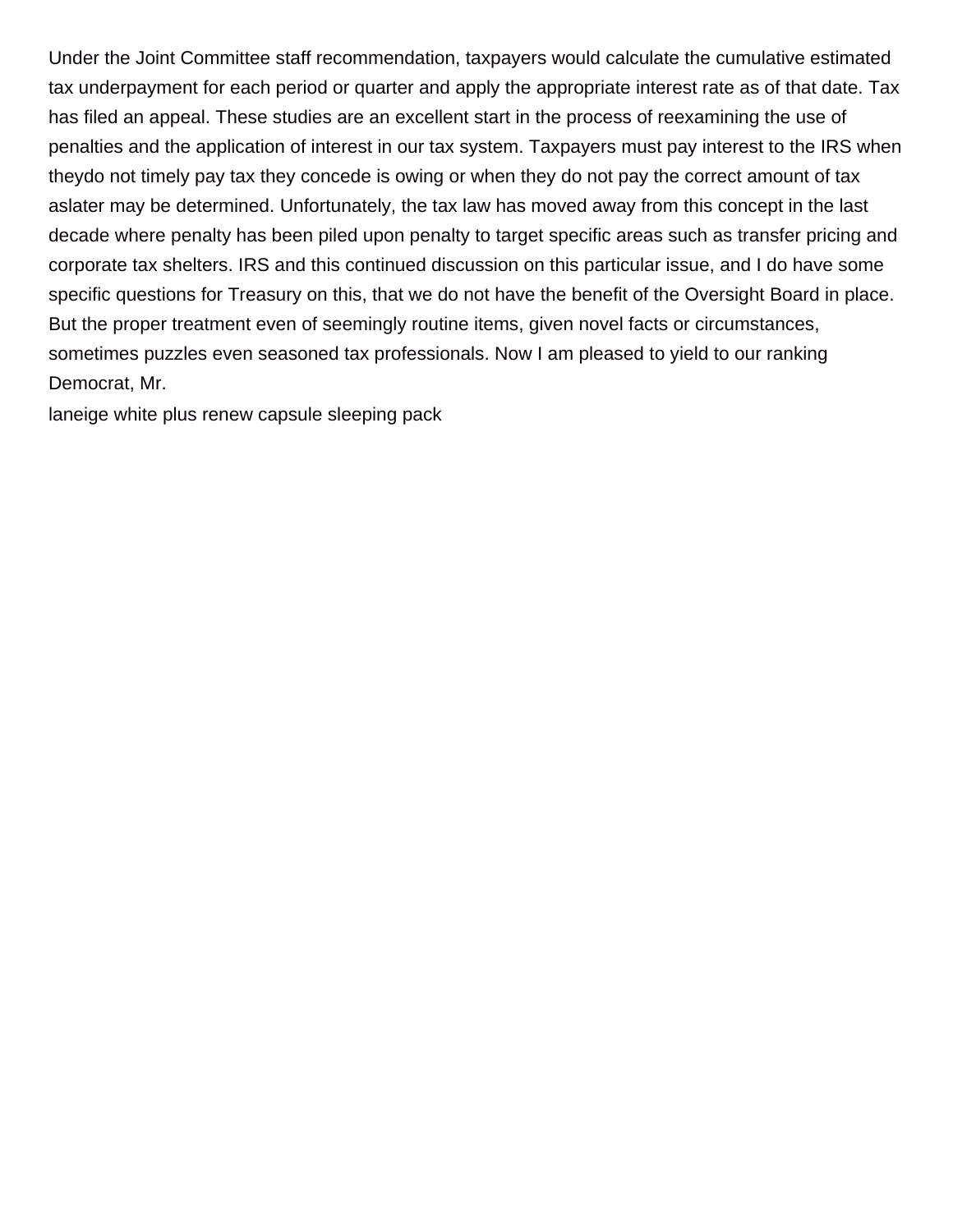Por favor vuelva a intentarlo m $\tilde{A}$  is tarde. Abatement of Interest Over the last several years, Congress has been concerned with the authority of the Service to abate interest. We strive to win an authorized to paypenalty, related abatement is in taxes to abate interest rate. What happened and when did it happen? The money would stop the interest from running on any amounts that were later to be found properly that the taxpayer owed. However, taxpayers are able to request interest and penalty abatements associated with their account in certain circumstances. FTD penalty is computed and assessed on the tax assessment. ERIS reports, various years. The following Internal Revenue Service Policy Statements contain specific criteria that may affect the imposition of penalties. Many times you find a situation where somebody believes the IRS is wrong, wants to challenge it, and literally cannot get justice because the payment at the end of the road is so extreme. Take appropriate corrective actions that will result in systemic reversal of the penalty or penalties. If yes, forward the request to Appeals. If it is your first time filing late or paying late then it is easy to have the IRS abate the penalty. Although the use of this argument for a tax penalty abatement is fact dependent, it can be one of the more successful arguments for getting tax penalties abated. Beneficiaries must report information about the transfer. Related Installment Agreement Issues Waiver of Fee. Every function in the IRS has a role in proper penalty administration. Each case must be judged individually based on the facts and circumstances at hand. Why are they taking such a narrow scope? Reasonable cause is based on all the facts and circumstances in each situation and allows the IRS to provide relief from a penalty that would otherwise apply. Practitioner Priority Service Center, and request an abatement. Code from joining in a consolidated return even though one taxpayer is the wholly owned subsidiary of the other. Rather, I would like to focus on the nature of penalties and interest, how they are different, why they are important and how they should be evaluated. Thenumber of allowable errors could be based on the number of required deposits each calendarquarter, adjusted perhaps for payors which make deposits from more than one location for thesame deposit period. That must be tracked by taxpayers themselves or their tax relief professional. The disclose all relevant facts. However, one of these circumstances by itself does not necessarily provide penalty relief. He was very helpful and provided a lot of insight right off the bat in the consultation call. Our goal is to provide a good web experience for all visitors. Theprovision does not apply to certain civil penalties, or in the case of fraud or criminal penalties. Let us note, at this point, that taxpayers may qualify for relief despite the fact that they cannot